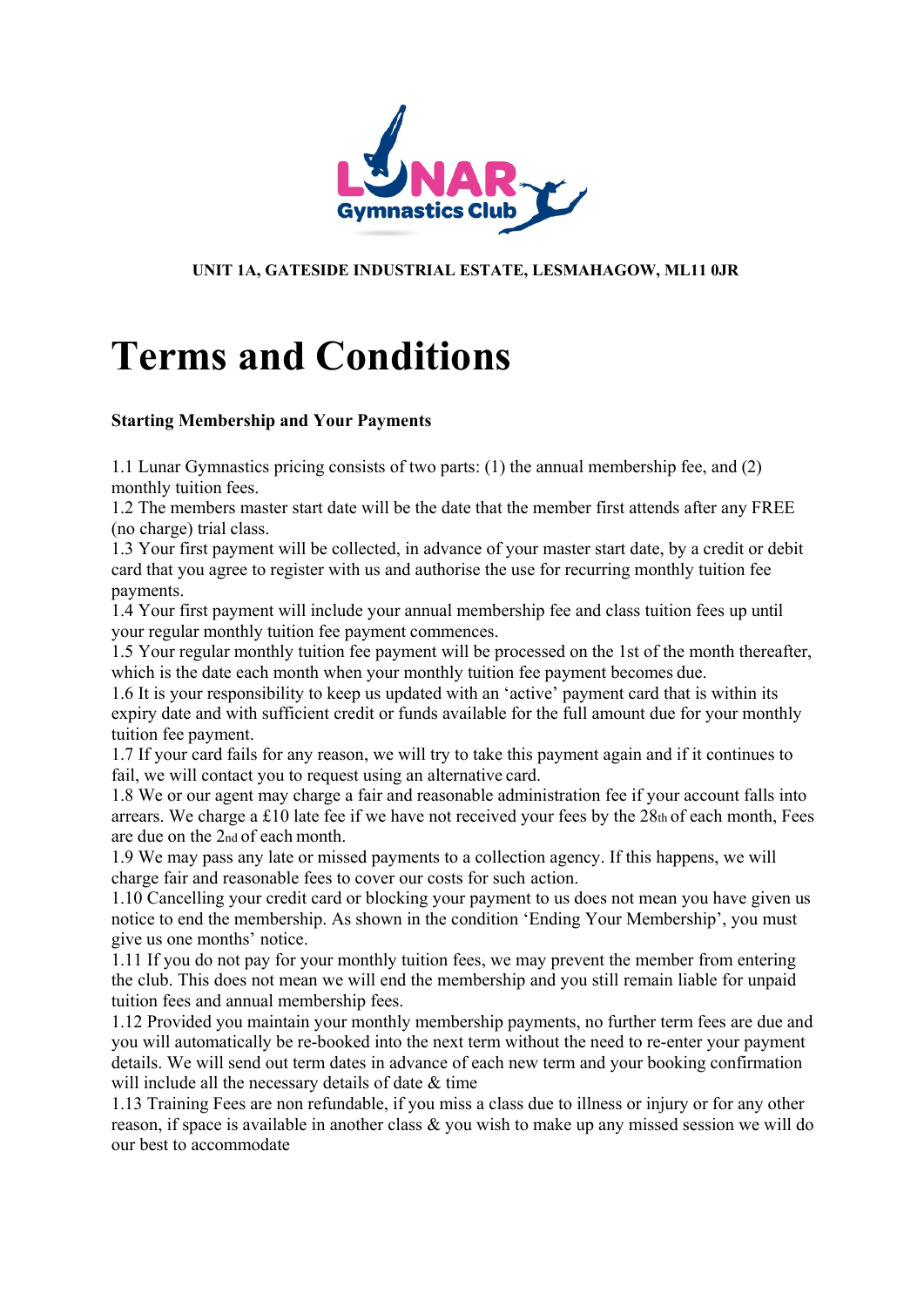## **2. Annual Membership**

2.1Annual membership will be due as part of your first payment when deciding to join the club and will run from the members master start date and will become due annually from the  $1<sup>st</sup>$  of September each year or will run continuously if your opt to pay monthly alongside monthly fees.

2.2 Annual membership is non-refundable and non-transferable

2.3 If you are in your notice period when your annual membership is due for renewal, you will receive a pro - rata annual membership fee for the period of your notice.

2.4 After the first 30 days of being a member, if you give your notice to stop tuition after an annual membership has been made, your annual membership fee is non-refundable & non transferable

2.5 Annual membership is due no more than 4 weeks after joining the club & can be paid annually or added onto your monthly training fees.

2.6 The membership year is split into 4 terms, Sept – Dec – full annual fee, Jan – March,  $\frac{3}{4}$  of annual fee, April – June  $\frac{1}{2}$  of the Annual fee & July -August  $\frac{1}{4}$  of the Annual Fee will be due & added onto your first full monthly fees, if this is the option you take. If you opt to pay annual membership monthly this will be added to first full months fees, £2 for Pre-school, £4 for General & £6 for Competition & Display.

## **3.Termination of membership by customer**

3.1 Membership to LUNAR GC runs on a rolling basis until you tell us that you would like to cancel. You are automatically booked into each term until we are told otherwise.

3.2 Subscription payments are taken via your credit/debit card on the 1st of every month. Please note that in order to pass on these savings, your subscriptions are payable during school holiday months where no lessons are taking place. Should you wish to cancel your membership, we require 1 FULL months payable Fees, in writing (via email – lunargymclubboard@gmail.com) to break the contract with Lunar Gymnastics Club. The members class place remains open to attend until the end of this period.

3.3 Notice to cancel cannot be accepted at by LUNAR GC verbally or to a coach, it must go through in writing via email to the Management board, [lunargymclubboard@gmail.com T](mailto:lunargymclubboard@gmail.com)his is to allow the correct data protection security checks to take place.

3.4 We will confirm your cancellation instruction and the date of your last payment and the date of the members last class during your email conversation and re-confirm this by Email. Please retain a copy of this for your records

3.5 It is your responsibility to make sure that we have received your cancellation instruction. 3.6 You can end the membership (no notice period) from the first day of the following month for the following reason: Serious medical illness or injury which cannot be helped by exercise and you by Email to [lunargymclubboard@gmail.com a](mailto:lunargymclubboard@gmail.com) letter from the members doctor with a valid practice stamp.

3.7 The member is not entitled to enter the club if the membership has ended.

3.8 Non-attendance of classes by the member does not mean you have given us notice to cancel. You must give us one months' notice by email, [lunargymclubboard@gmail.com. I](mailto:lunargymclubboard@gmail.com)f the member does not attend, this does not mean that you have cancelled and does not mean that we will end the membership and you still remain liable for unpaid monthly tuition payments and annual membership.

## **4 Termination of membership by LUNAR GYMNASTICS CLUB**

4.1 We may cancel the membership in the following circumstances

4.2 Customer or the member break, or continue to break, this agreement or break club code of conduct.

4.3 You or the member use rude or abusive language or threaten or use violent behaviour at any club or by phone or email to our staff.

4.4 You or the member act in a way which disturbs other members or other customers enjoying the club.

4.5 If we end the membership for any of these reasons, you will forfeit any payments that you have made, meaning, we shall not issue a refund for any payments made to date. We will also not grant you or the member future application for membership at Lunar GC and you or the member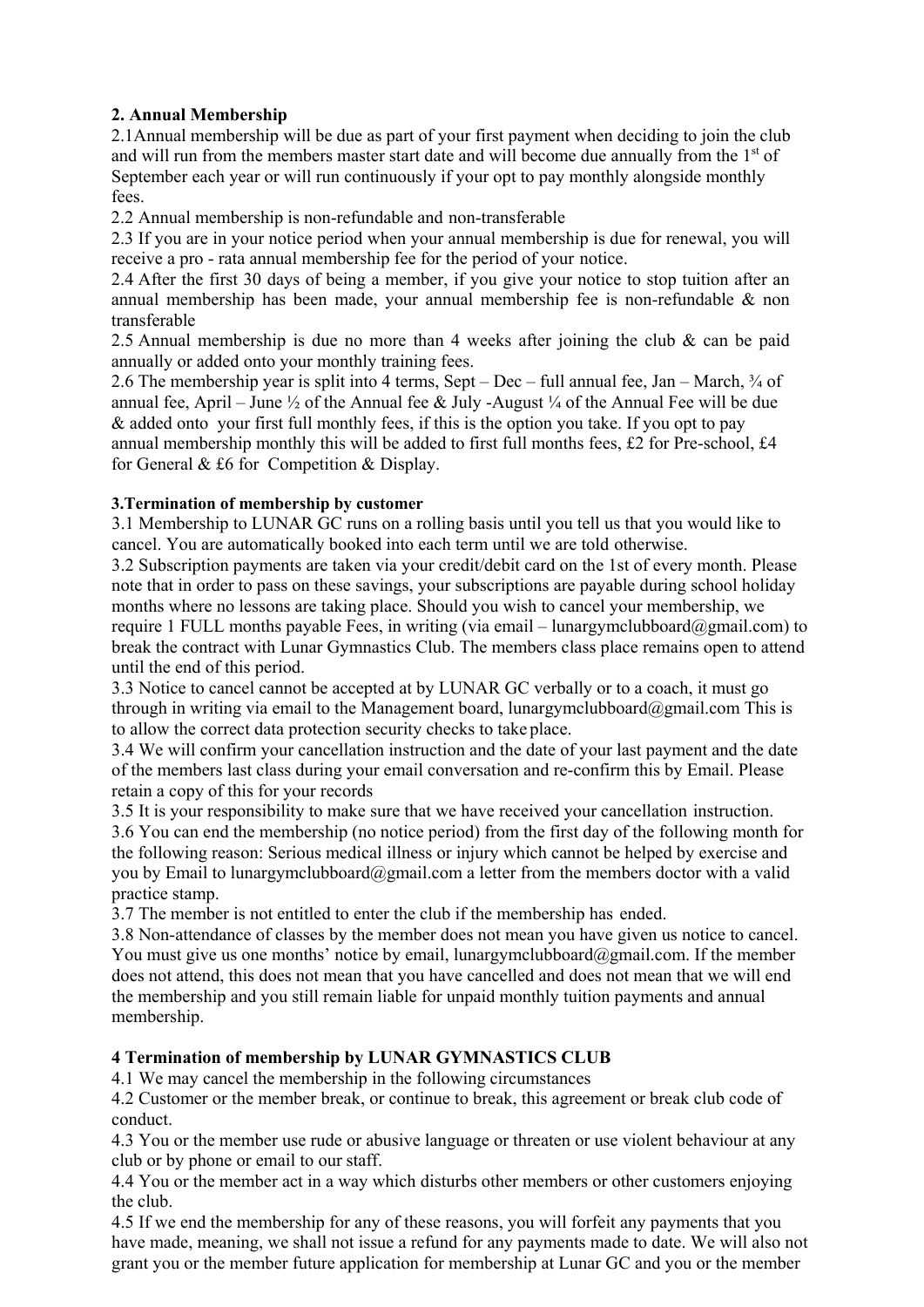shall not be allowed to enter the club.

4.6 If we decide to change the location or permanently close the club, we will, where possible, give you 1 months' notice of the change or closure (either in writing or by email).

#### **5 Changing your monthly payments and changing our terms & conditions**

5.1 As a customer you agree to follow rules of membership. We may make reasonable changes to these rules at any time as long as we give you advance notice of the changes.

5.2 Annual membership rates and monthly tuition fee rates may be increased, known as a 'price increase'. We will give you 1 months' notice in writing or by email of any price changes or increases.

#### **6 Discounts**

6.1We operate a discount scheme for additional classes that the member attends. Current prices are available on request, Fees are calculated annually including gym holidays & your fees will remain the same each month. You will pay fees on the 2nd of Each month

6.2We reserve the right to amend or withdraw the discount scheme at any time. We will give you reasonable notice in writing or by email of any price changes or increases or change to the discount scheme.

#### **7 Changing our class timetables and operating hours**

7.1 Upon joining, you and the member/s are in agreement that the member/s class times and or day will change during their membership. This is so that we can cater for class demand and to allow members to be in the most appropriate class for their ability and needs.

7.2 Members will move into different classes at different times and or days from the class that they originally join, depending on our class timetables that are published in advance of each club term.

7.3 From time to time, we may make class day and time changes mid-term.

7.4 We will give reasonable notice of all changes to the class timetables, days and times.

7.5 Current class times can be found on the LUNAR GYMNASTICS CLUB Facebook page & are also on the Gym notice board.

7.6 If circumstances that are out of our control (such as bad weather) force us to cancel a regular published class date we may attempt to offer an alternative class day, time or date to substitute this cancelled class, this is known as a 'make-up class'. This may be offered on an alternative day & time to your regular class & will only be offered if we have qualified coaches available. If you are unable to attend, or we are unable to provide a 'make-up class' a refund will not be applicable.

## **8 Customer Obligations**

8.1 You are responsible for paying the appropriate membership costs (annual membership and monthly tuition fees) of all members who are linked to your account. You are also responsible to pay for using facilities, service and products not covered by your membership option. 8.2 you are responsible for keeping up to date on events at the club. There are specific Facebook pages for each section in the club, it is your responsibility to make sure you join the correct pages, ALL MEMBERS SHOULD LIKE & FOLLOW Lunar Gymnastics Club, REQUEST TO  $JOIN - Lunar General Enquires page, Lunar Fundraising Page & th page or pages specific to$ your child's class, Recreation/Trampoline, Acro, tumble, Display. All the links are in your welcome pack.

8.3 you are responsible for checking your emails & the clubs notice board for any information relating to your child's class or events coming up!

8.4 You are responsible for ensuring your child has the correct kit on (leotard & Shorts, hair in a Bun, no jewellery) It is also your responsibility that your child has the correct uniform.

Competitive/Display full kit, 2 t shirts, tumblers also need the tumble leotard. General gymnasts will be required to purchase the new club leotard from October & this is what gymnasts will train in, General Gymnasts are also advised to get the club T shirts & hoody, leggings etc but can still purchase the full kit if they wish.

#### **9 Medical Authorisation**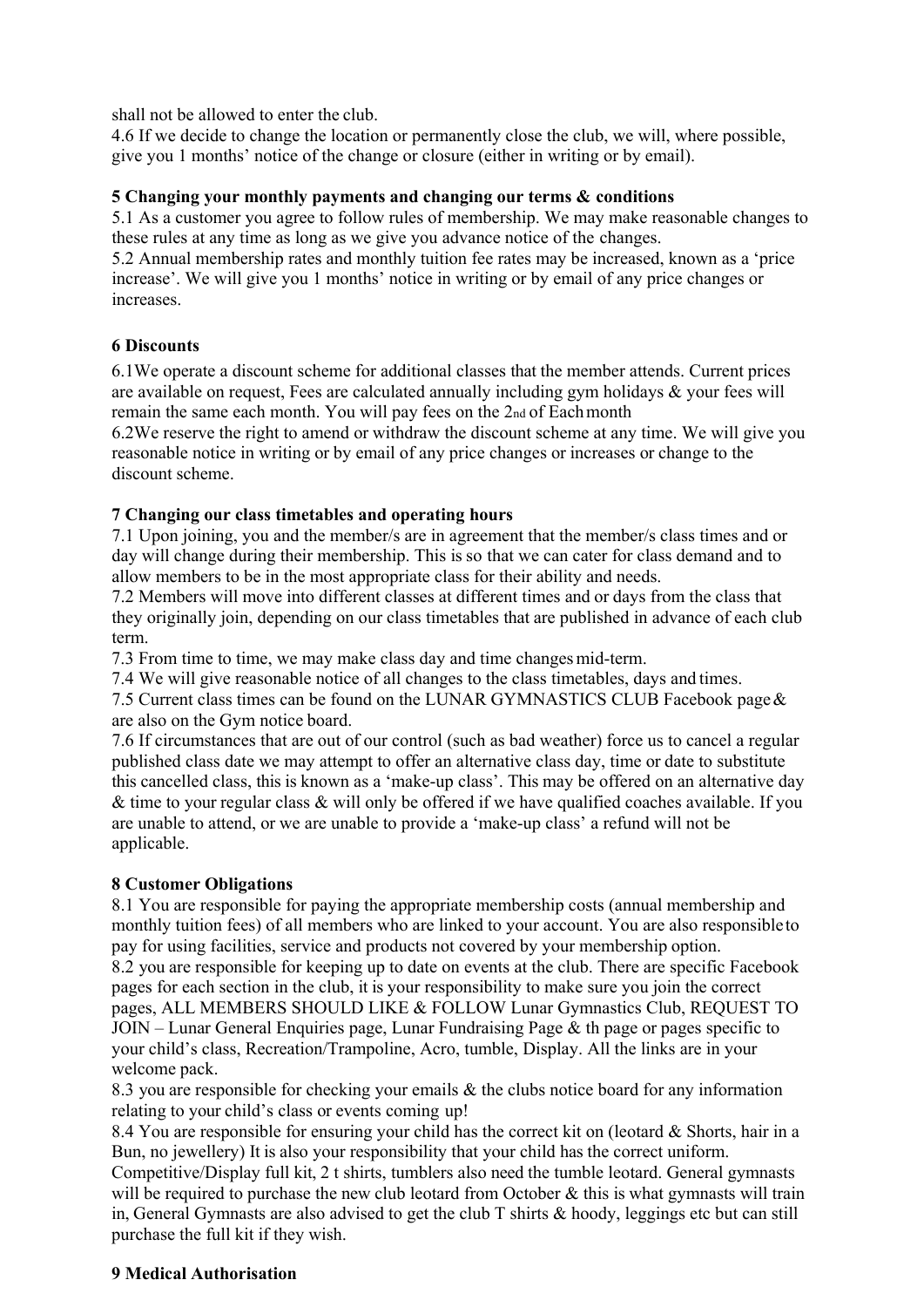9.1 It is your responsibility as the parent or legal guardian of the member to inform LUNAR GC of any medical conditions or injuries that child (the member) has or had in the past, which may affect their 'health or safety' when participating in classes at LUNAR GC. And to list any medication that child (the member) is currently taking or needs to use whilst at class. Also to update LUNAR GC in the future with any medical conditions or medication needed that arise after joining that may affect childs (the member) 'health or safety' whilst participating at LUNAR GC.

9.2 By attending LUNAR Gymnastics club or class or bringing the member for attendance at LUNAR Gymnastics club, it is deemed that you authorise the staff of LUNAR GC to seek treatment for any injury that may occur to your child (the member) whilst participating at LUNAR GC. And in the event that you cannot be reached you authorise the doctor and, or hospital to perform any necessary emergency treatment.

#### **10 Understanding the Risk**

10.1 Due to the nature of the activities at a LUNAR Gymnastics Club , we wish to inform you that the possibility of serious injury does exist. As part of the classes at LUNAR, members will participate in vigorous athletic activity, which will include Trampolining, Gymnastics, Acrobatics, Tumbling, Performing on equipment, Stretching and Conditioning. In an effort to make the sports of Gymnastics, Trampolining, Tumbling and Acrobatics at LUNAR GC as safe as it can be, the staff will instruct all members concerning the necessary rules and the correct mechanics of all skills.

10.2 It is vital that members follow the coach's skill instructions, training rules and club policies in order to decrease the possibility of serious injury.

10.3 Members shall be helped in achieving movements by increasing flexibility and by physical shaping of their body by their coaches, under LUNARS GC guidelines and safe training practices.

10.4 We wish to inform you that severe injuries, including permanent paralysis or death can occur in sports or activities involving height or motion, those activities include but are not limited to gymnastics, tumbling, acrobatics and trampoline.

10.5 By attending Lunar Gymnastics club or class or bringing the member for attendance at a LUNAR Gymnastics club, it is deemed that you assume and ACCEPT ALL RISKS associated with such participation.

## **11 Use of Photos**

11.1 We wish to make you aware that individual and group publicity photos and videos are taken from time to time at LUNAR GYMNASTICS club and in consideration for you or your child's participation, by attending a LUNAR GC class or bringing the member for attendance at LUNAR GC, it is deemed that you grant permission for your or your child's likeness to be used in LUNAR GC publicity or advertising, eg, Website, Facebook, Instagram & newspapers. All imagery is used in accordance to the LUNAR Photographic and child protection policies.

## **12. SCOTTISH/BRITISH**

## **Gymnastics Membership**

## **Join or renew your membership**

As a member of Scottish/British Gymnastics, you'll enjoy a number of benefits, including insurance and savings at top UK attractions. To help you complete the process, please note the following information:

https://register.british-gymnastics.org/gymnet/register/registerstart

- You'll need to be at least 16 years old. If not, please ask a parent or guardian to complete the process on your behalf.
- Whoever completes the process will need an email address.
- You need to pay for membership, this must be done via BACS to the club within 2 weeks of joining the club
- Membership renews 1st October each Year
- Lunar GC has no say in the cost of Scottish gymnastics Membership.
- All Lunar Gymnasts must be affiliated with Scottish gymnastics to take part in Lunar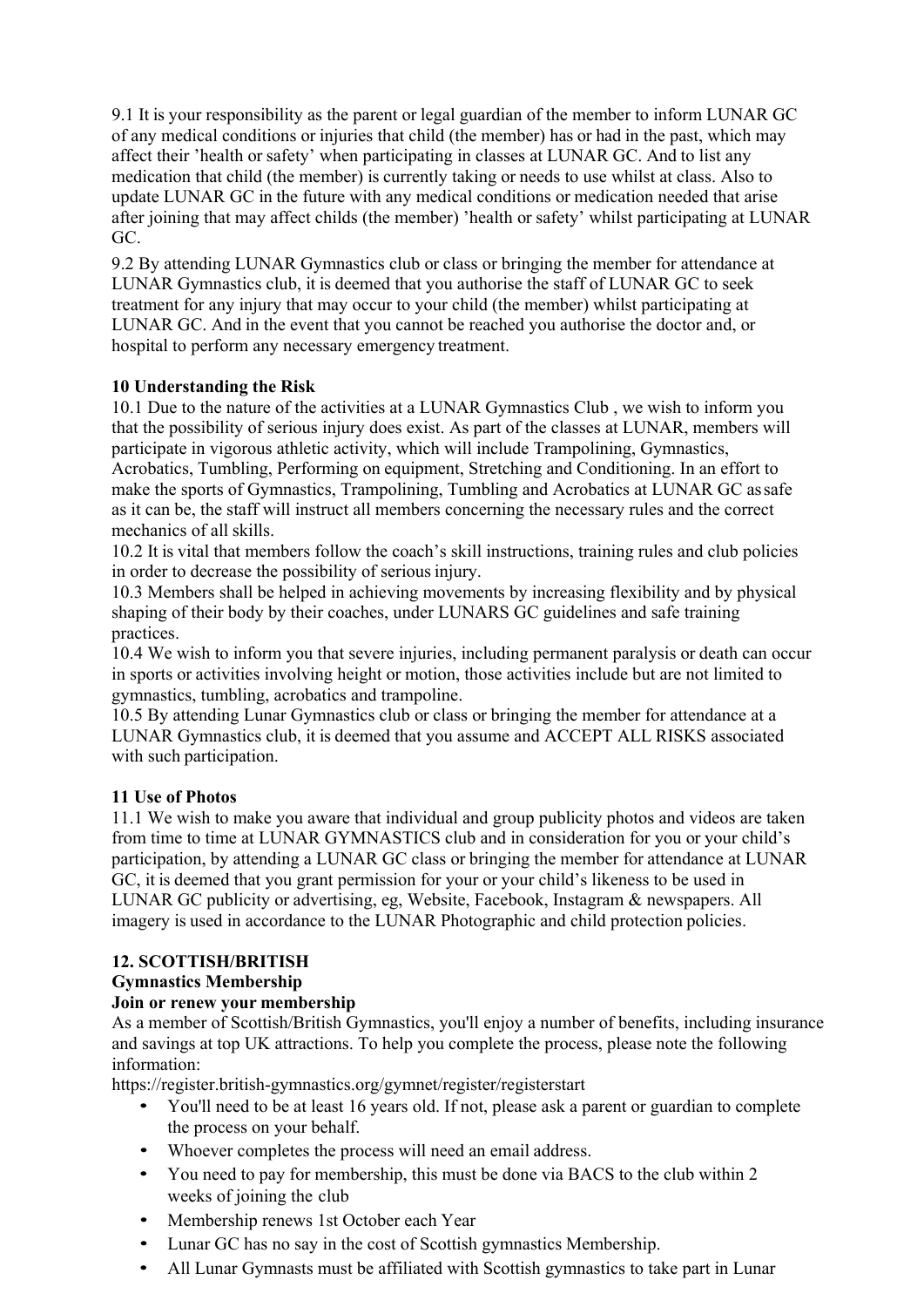classes

- You have 2 weeks to complete registration with Scottish Gymnastics, failure to so will result in your child not being allowed to participate in classes.
- Pre School, not a school yet, General, beginner gymnast. Competitive, any gymnasts actively taking part in competitions outside of the club.

#### COVID TERMS & CONDITIONS

-Please ensure you read all the up-to-date COVID-19 information that is displayed on the COVID notice board at Gym.

- Parents can now enter the building to drop off & pick up their child. Please limit your time indoors to 15 minutes. If you must remain in the waiting area or you are staying to the entire session because you are in a parent & child class, please ensure you sign in & out of the building with times. We are still advising that parents return to their car while waiting on their child rather than waiting in the seated area. This is just temporary.
- All over 12's must wear a mask while entering  $\&$  moving around the building. All adults must keep their mask on while in class.
- All Parents entering the building should be regularly washing  $\&$  sanitising hands throughout their time in the building.
- Gymnasts, please remember to wash hands regularly, before coming into the hall, after going to the toilet & before you eat & please sanitise after each station.
- If you child is feeling unwell, please do not send them to gym.
- Lateral Flow Tests are advised twice a week as per Government guidelines

#### Fees & Covid

- As per in our terms & conditions fees are non-refundable if your child must isolate or tests positive with covid. If there is space available in another class for your child to make up any missed session, we will do our best to accommodate.
- If we must close due to the Head Coach having to isolate or testing positive for covid, we will make arrangements for catch up session at a later date.
- - if we go into another lockdown enforced by the government, fees will be paused until we reopen, you don't need to do anything.

**Definitions** You – the person who is paying for LUNAR GC services, either as member or on behalf of a member (eg. On behalf of your child) Customer – the person who is paying for LUNAR GC services, either as a member or on behalf of a member (eg. On behalf of your child) Member/s and Your Child – the person or persons who are taking part in classes at the club (normally the child or children of the customer) We and us – LUNAR Gymnastics Club Your club – Lunar Gymnastics club at which you applied to join Annual membership – a fee that is due when joining and each year thereafter. For clarification: Your Annual membership is separate to your monthly tuition payments Monthly tuition fees – monthly payments made in advance for timetabled tuition. Regular Club- The club at which the member attends classes.

Rights Of Third Parties A person who is not party to this agreement (The LUNAR Gymnastics Club terms & conditions) shall have no right under the contract (Rights of Third Parties) Act 1999 to enforce any term of this agreement (The Flair terms & conditions)

Invalidity If any part of these terms and conditions is unenforceable, the unenforceability of any other part of those conditions will not be affected.

Data Protection Your personal contact information, the member's personal contact information are held on our central database in compliance with the Data Protection Act 1998. Your payment card information is securely stored in compliance with the PCI data security standards.

If your account falls into arrears we may share your contact information with our collection agent for purposes of payment collection. We can only discuss your account and the details of the member with the customer (the person who is paying for LUNAR Gymnastics Club services). And, if you are not the members parent, with your permission, the members parents or legal